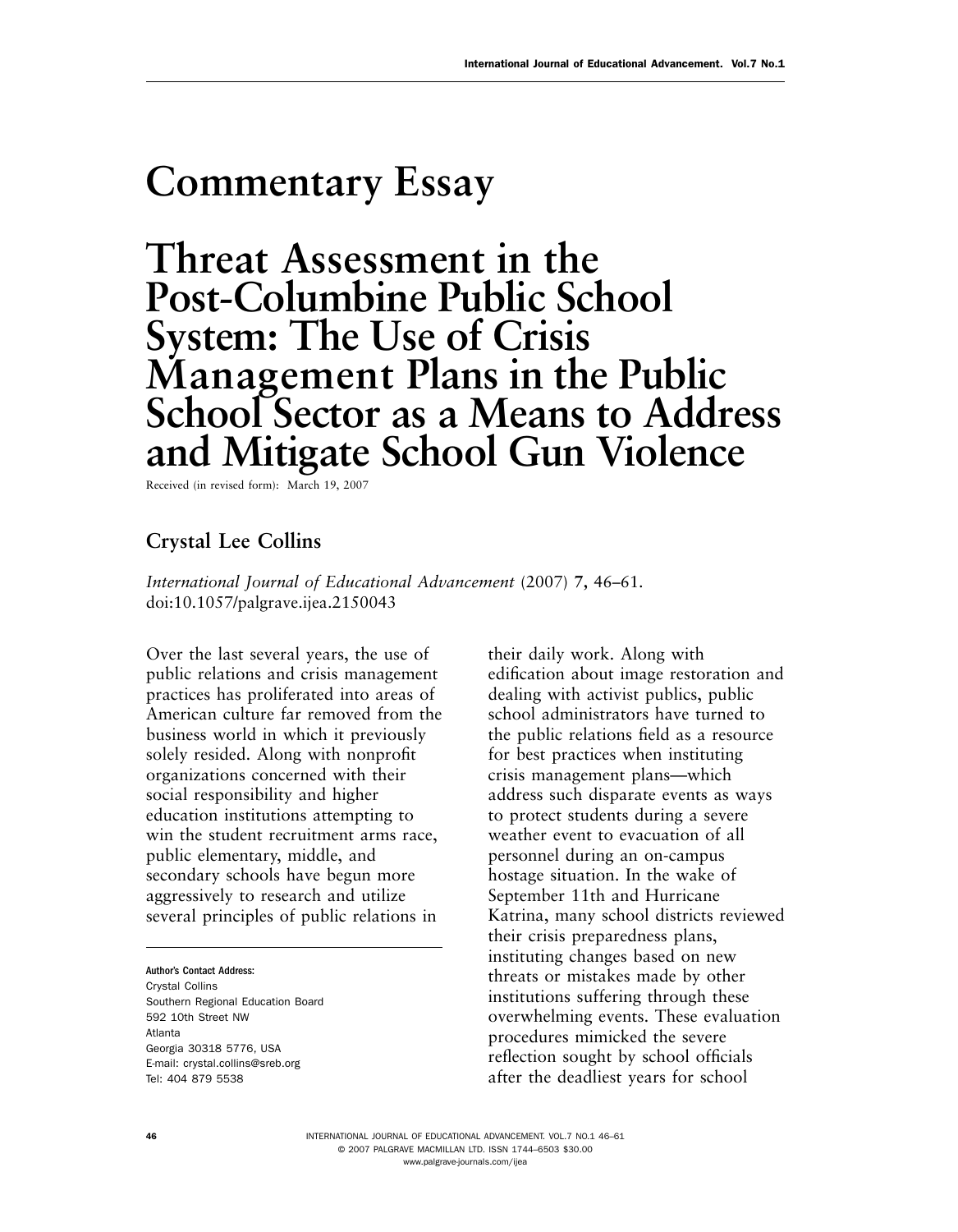violence that ended with the massacre of 12 students and one teacher at Columbine High School in 1999. This area of public school crisis management response has been especially impacted by the infiltration of for-profit sector external relations, relying on business practices to update the precrisis, crisis, and postcrisis measures followed during an act of on-campus gun violence.

During the 1990s, 28 instances of targeted violence occurred in America's public school systems, culminating with the largest mass homicide in history at that time on April 20, 1999, at Columbine High School in Littleton, Colorado ( Omoike, 2000 ; Vossekuil *et al.*, 2002). In the wake of this horrific attack, states and school districts across the nation revisited their outdated crisis management plans, turning to corporate public relations research to inform changes in the mostly reactive characteristics of gun violence prevention, investigating strategic and anticipatory models of crisis intervention. On the collective recommendations of the Department of Education, the United States Secret Service, and the Department of Justice, school administrators began to train themselves and their personnel in threat assessment techniques in hopes to prevent their school from becoming the next Columbine ( Vossekuil *et al*., 2002). While the emergency preparedness plans activated post-Columbine have decreased the number of student-on-student violent incidences precipitously, inherent shortcomings in these measures have appeared in the last several months with attacks in Colorado, Wisconsin, and Pennsylvania by adults in no way associated with their eventual victims. Perhaps the time has come for public school

administrators to revisit the crisis management research to address these new assailants and safety concerns. In an attempt to chart a new course for secondary schools' gun violence crisis preparation, one must understand the history of homicide at these institutions.

Ask any American to name the three largest mass murders in United States history and the first two should come easily to mind (e.g. the attacks of September 11, 2001 in New York City and the bombing of the Alfred P. Murrah Federal Building in Oklahoma City, Oklahoma on April 19, 1995). The third, however, may surprise. In 1927, 43 people, including 38 children, perished when a disgruntled former school board member rigged explosives intended to decimate an elementary school in Bath, Michigan (Mohandie, 2002). Andrew Kehoe, a 50-year-old local farmer, spent many months wiring dynamite throughout the basement of the school without encountering a bit of resistance from teachers or administrators ( Mohandie, 2002). He succeeded in scarring the small town of Bath almost instantly. This earliest case of mass homicide on campus presents clues to the threads that connect incidences of violence in schools through the devastation of Columbine and Virginia Tech. Similar to Dylan Klebold and Eric Harris, the assassins of Columbine High School, and Cho Seung-Hui at Virginia Tech, Andrew Kehoe informed others of his dissatisfaction with the establishment, yet, just as with the two boys, no one headed his warnings of exacting revenge (Mohandie, 2002). Many viewed Kehoe's actions as an anomaly in an otherwise safe environment, which did not warrant a proactive plan to prevent future occurrences,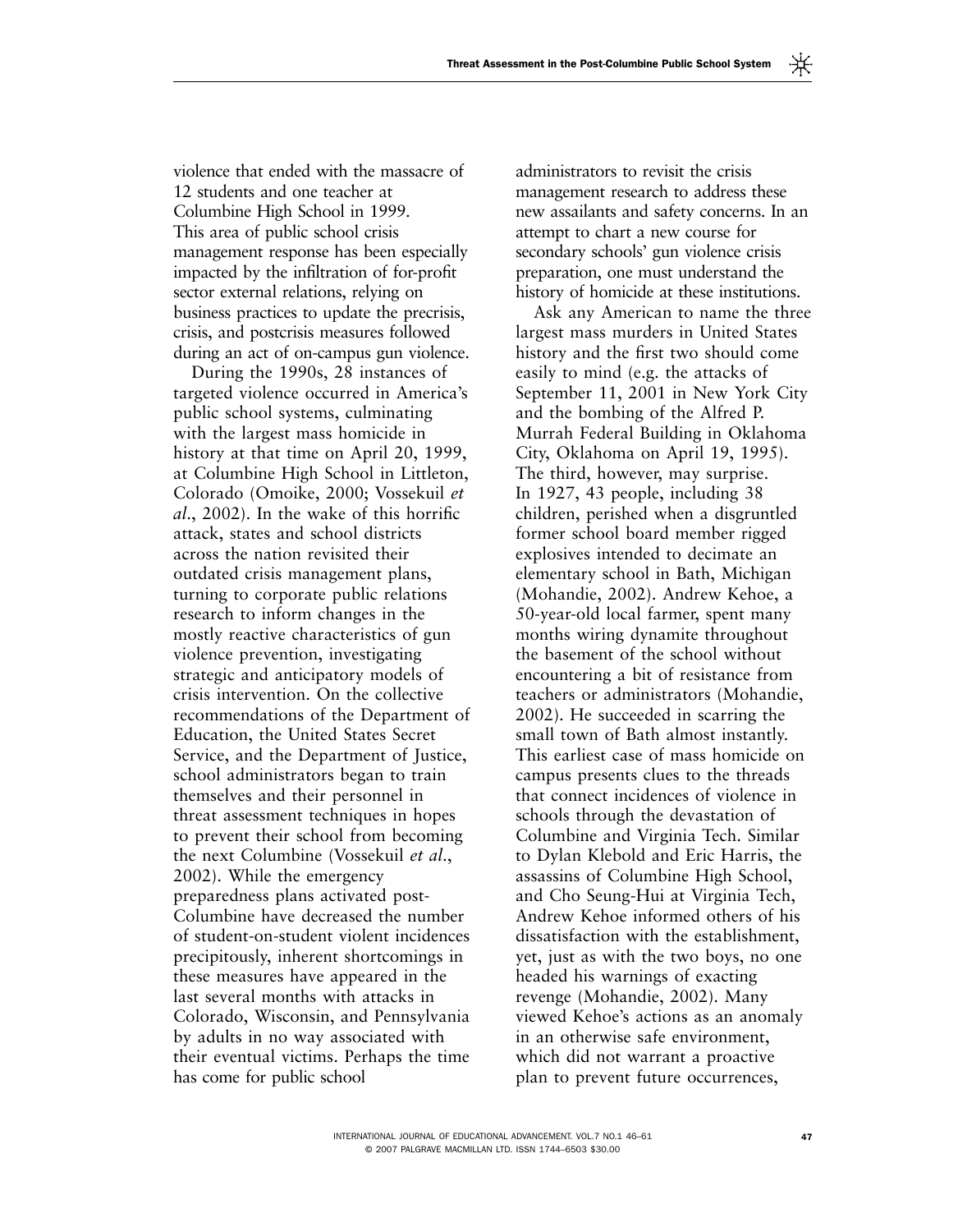a perception that continued relatively unchallenged through more than 65 years of public school education. The horrific—and perhaps largely preventable — events at Columbine High School in 1999 demanded a change in the mostly reactionary responses previously utilized by school administrators to address school violence.

The most famous school shooting in American history, until recently—the assault on Columbine High School by Dylan Klebold and Eric Harris-took more than a year to plan (Omoike, 2000). The pair placed two 20 pound bombs in the cafeteria on the morning of the 20th of April hoping to massacre most of the 400 students eating lunch inside (Clabaugh and Clabaugh, 2005). When the explosives failed to detonate, Klebold and Harris entered the school armed with several automatic and semi-automatic weapons, and began to indiscriminately shoot students. When the assault ended five hours later, 12 students, one teacher, and both Klebold and Harris lay dead, while some 24 other students suffered life-threatening wounds (Trump, 1999; Clabaugh and Clabaugh, 2005). Later, investigators learned that Klebold and Harris complained of a "cult of the athlete" at the suburban high school, with a "coterie of favored jocks" consistently bullying, hazing, and sexually harassing classmates while receiving special treatment from both school authorities and local law enforcement (Clabaugh and Clabaugh, 2005 ). Embroiled in this milieu, Klebold and Harris endured constant taunts and slurs as social outcasts from popular students. Administrators knew of this taunting directed at the socalled "trench coat mafia" of which

Klebold and Harris belonged, yet did nothing to mitigate the bullying or alleviate the depression and despair obviously taking over both boys. Realizing that school administrators and teachers seemed unconcerned with their plight, Klebold and Harris chose to assuage their pain in an unhealthy and destructive manner.

Dylan Klebold and Eric Harris embody several of the key findings from Kris Mohandie's investigation into school violence in 2002. Of the three sources of violence identified by Mohandie (2002), Klebold and Harris exemplify the perpetrators of the " most frequent type of lethal and nonlethal [school violence] event that occurs"-a service recipient or " customer" of the school. Mohandie further investigates the reasons behind the proliferation of such peer-based gun violence in the 1990s. Of greatest concern, the proliferation of firearms in America allows for easy access to weapons of mass murder for hurting and hormonal high school students (Mohandie, 2002). The United States possesses a higher rate of firearm deaths than all other 26 industrialized nations combined. Further, weapon availability greatly increases the likelihood of a gun-related homicide or suicide event in adolescence (Mohandie, 2002). The increased presence of weapons on-campus in the late 1990s remains irrefutable, with Department of Education statistics reflecting almost 6,000 students expelled during the 1996–1997 school year under the zero-tolerance weapons ban intended to curtail the presence of firearms on school grounds (US Department of Education, 1999). Klebold and Harris both coveted their gun collections, relying on their easy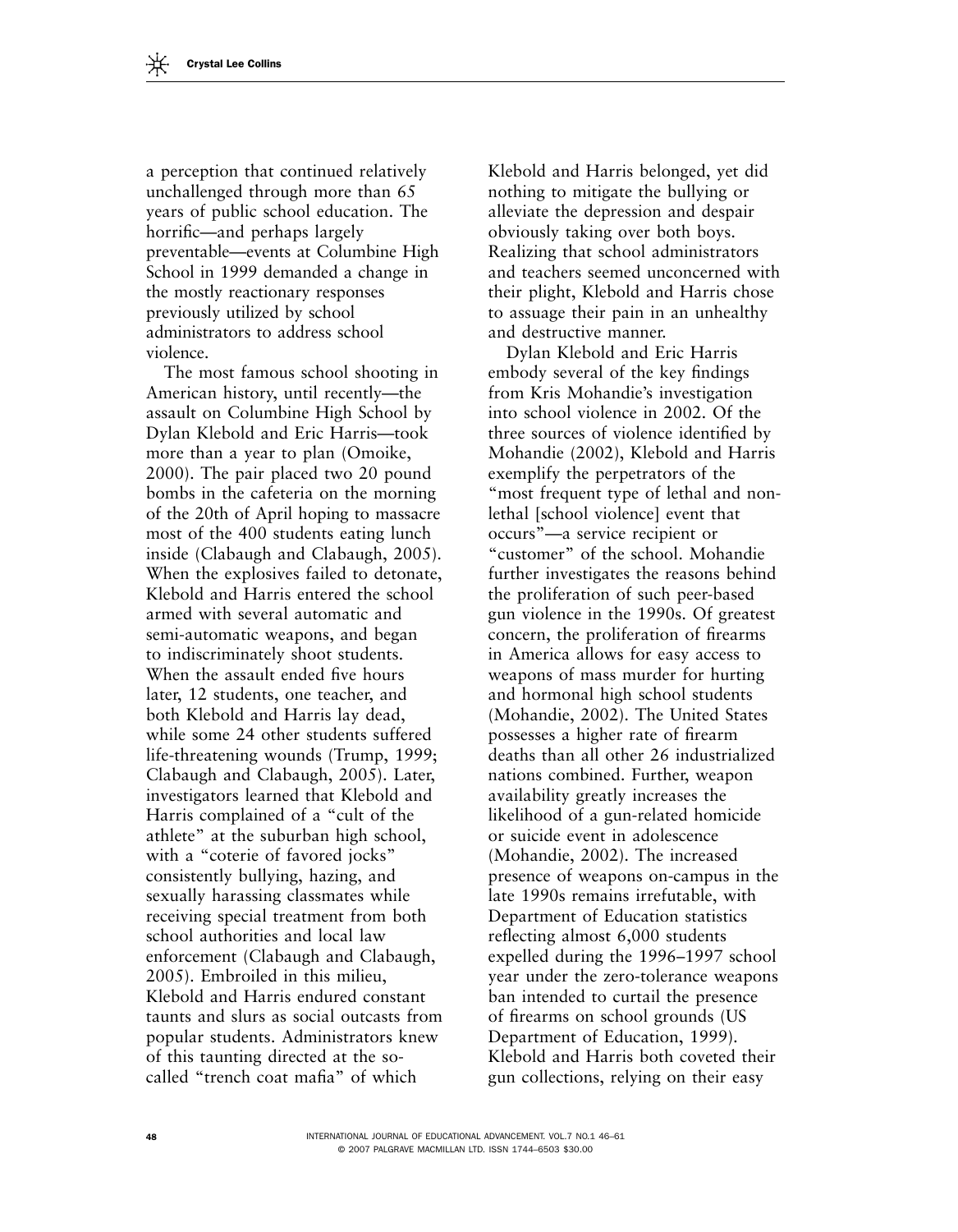access to so many weapons to aid them in their plot against their fellow Columbine students.

Mohandie (2002) next derides the effects of the media, chastising journalists for sensationalizing stories about school violence and further claims that exposure to violent video games, television, and motion pictures contribute to the violent fantasies possessed by student attackers. Of greatest concern to Mohandie, this media influence most directly affects possible attackers by offering permission for copycat killers. Reliant on media saturation in the coverage of school shootings, this "copycat contagion" results in a " cluster effect" of subsequent violent acts, as in 1999 when Columbine represented only one of six gruesome events that year including two more high school shootings within six months (Omoike, 2000; Vossekuil et al., 2002). Although Klebold and Harris claimed not to be copycat assailants (going so far as to address the shooting in Paducah, Kentucky in 1997, in their video journals later discovered by the police), their involvement with violent video games and fantasy worlds were not in question, causing some to speculate that the cool nature of their assault was rooted in their belief that it was all just a game (Omoike, 2000). Finally, developmental characteristics may account for why teenagers remain the most likely perpetrators of lethal and nonlethal school violence (Mohandie, 2002). According to developmental theorists, teenagers frequently decide to act impulsively without regard for long-term consequences. Developmental psychologists postulate that adolescents actively search for their place in the

world at this stage of development and succumb to rejection easily. The taunting experienced by Klebold and Harris symbolized the futility of their attempts to fit in to the culture at Columbine High School. Hypersensitive to this rejection, the boys chose to inflict physical pain on others in an attempt to bring attention to their own. The disconnect between school personnel mediation and student needs resulted in one of the bloodiest days in American public school history, but it also illuminated a latent problem hidden within institutional emergency preparedness plans.

The break down of communication between students and school personnel, which plagued Columbine High School, represents a crucial deterrent to proactive and preventive measures against student violence. As Americans again sat transfixed to their television screens, watching the horror unfurl in Littleton, Colorado, a call to arms ensued. Buoyed by the formation of a summit on school safety and violence prevention by the then President Bill Clinton on May 10, 1999, school districts across the nation initiated active investigations into means to prevent similar tragic events from happening in their schools in the future (Trump, 1999). Disheartened by the ineffectiveness of previous preventive measures (with the most recent federal recommendations at that time released in August 1998), administrators widened their sphere of influence to include crisis management techniques utilized by big business. Rooted in crisis preparedness and communication research, federal agencies and state government officials developed a national plan of action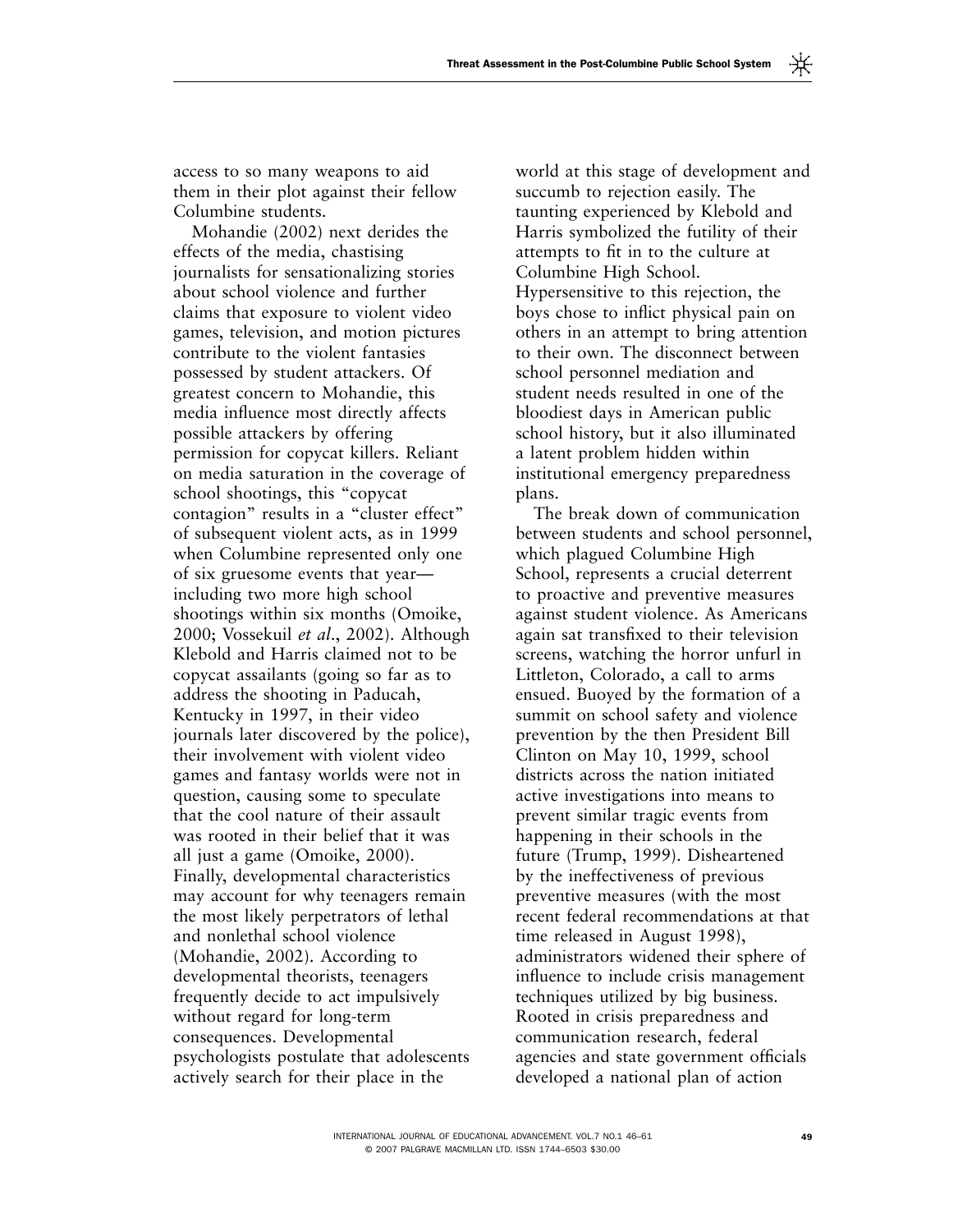intended to mitigate all types of violence in public schools across the nation. This practical guide for school safety—released in 2003—introduced teachers, students, and administrators to the subject of "threat assessment" as preventive for "targeted violence" ( Brickman *et al*., 2004 ). An investigation of this public relations research illuminates its influence on current operational crisis management plans in over 30 states, including Colorado, the home of past and present attacks.

In order to understand current crisis preparedness plans in place in hundreds of school districts across the country, one must investigate public relations and crisis communication research and discern the theoretical influence. While the idea of public relations as a tool for public secondary schools may seem superfluous, the heart of public relations can be wielded as a shield against violence on campus. Public relations represents a process intended to mitigate harm directed toward the organization and its constituents, respond to the needs of stakeholders, and repair an institution's image following a crisis ( Seeger *et al*., 2001 ). Crisis communication, a component of public relations, has undergone a transformation of its own in recent years, with the development of several theoretically grounded models and a broadening of utility beyond simple postcrisis exchanges so as to construct a comprehensive approach to crisis mitigation and preparedness plans (Seeger *et al.*, 2001). As asserted by Seeger and his colleagues in 1998, organizational crises represent "specific unexpected and non-routine events or series of events that create high levels

of uncertainty and threaten or are perceived to threaten an organization's high priority goals" (Seeger *et al.*, 2001, p. 156). This previous idea of crisis as an event to be completely avoided diminished with the image management research of the late 1980s and early 1990s, in which the benefit of a crisis as a " natural phase of an organization's development" developed (Seeger *et al.*, 2001, p. 156). Through the use of proper communication and planning in a proactive manner, an organization may mitigate the negative effects of these natural developmental events, effectively shaping a crisis during its three stages—an incubation or precrisis stage leading to an acute/ crisis stage and ending with the postcrisis or postmortem phase — into an opportunity for growth rather than a threat to the institution (Penrose, 2000; Seeger *et al.*, 2001).

Organizations attempting to lessen harm done by crises must actively participate in environment scanning. This type of crisis communication requires that an institution be cognizant of both interior and exterior environments, interacting with both internal and external actors in order to understand relevant attitudes and public perceptions directed at the institution (Seeger *et al.*, 2001). Such interaction allows an institution to recognize possible threats before they mature, diffusing an event similar to Columbine by identifying trigger events—which may include bullying and harassment—before the crisis erupts. Along with environment scanning, an institution should conduct risk communication among its important constituents. In this activity, organizations must encourage an open and transparent exchange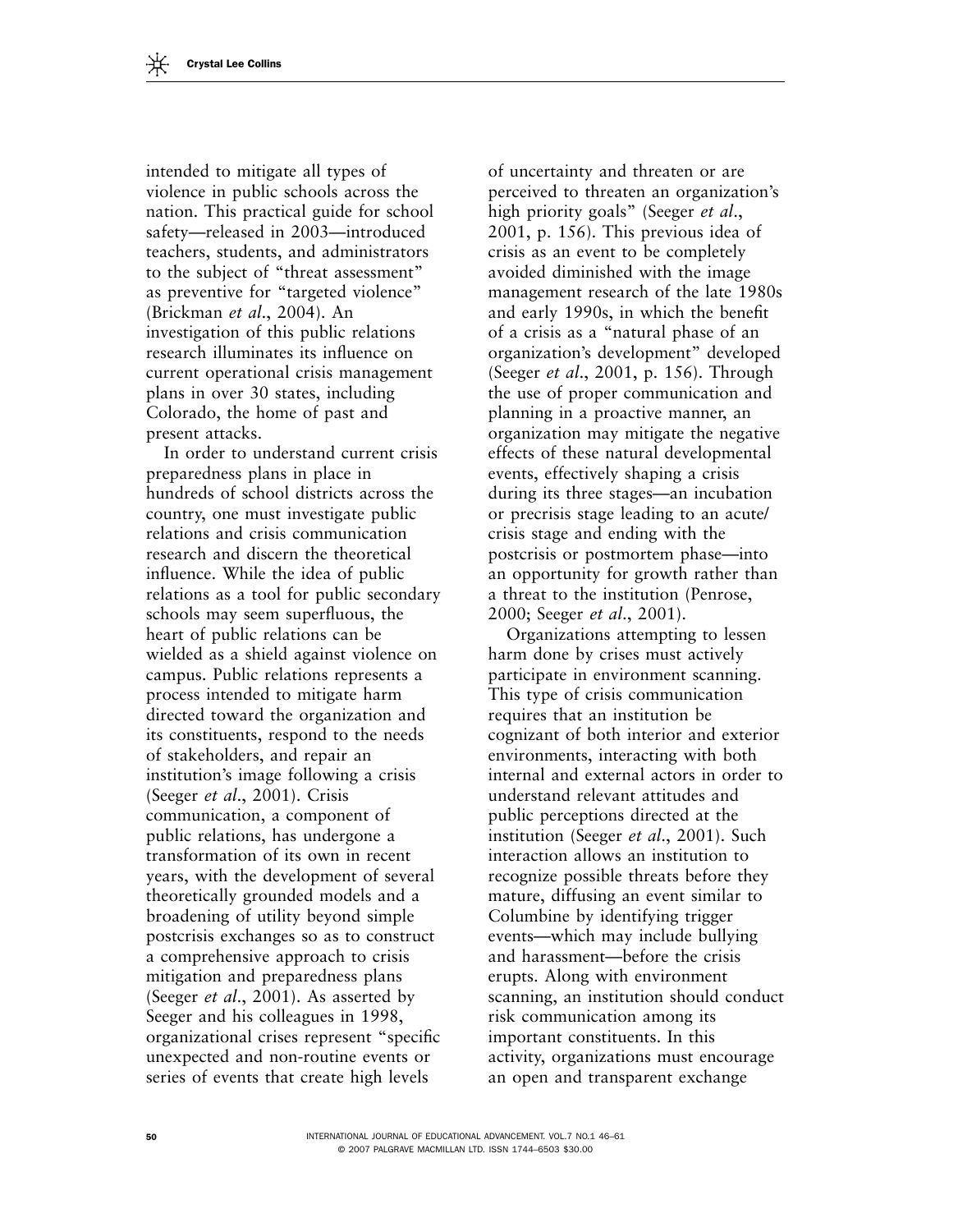of information about the " nature, significance, or control of a risk" (p. 157) with its internal and external parties (Seeger *et al.*, 2001). Risk communication informs all three stages of a crisis. During the precrisis stage, in which prevention and preparation inform the activities pursued, communication illuminates perceptions held by constituent publics concerning the affect of a given risk on the organization, influencing how rigorously an institution prepares for a given crisis (Seeger *et al.*, 2001; Brickman *et al.*, 2004). During the acute stage of a crisis, proper risk communication allows for timely information dissemination resulting in mitigated harm to the organization. Finally, risk communication utilized during the recovery phase crystallizes risk perception into new norms and practices for future precautions ( Seeger *et al.*, 2001). As experienced in the business world, schools must manage both genuine and spurious risks. While the risks facing schools cannot be quantified with certainty, the proper application of risk management by an institution results in appropriate precrisis perceptions of norms and elicits positive responses from stakeholders (e.g. students, parents, teachers, and administrators) in the event that a crisis occurs (Seeger *et al.*, 2001). According to Seeger and his colleagues, " inadequate pre-crisis communication increases the probability that a crisis event will be surprising, that precautions will be inadequate, and that serious harm will occur" within an institution (p. 158). As a means to alleviate this issue, an organization must investigate, develop,

and institute a crisis management

plan.

Preparation for a crisis constitutes the most important tenet of crisis communication and management (Seeger *et al.*, 2001). An institution able to identify and address potential crises will succeed in mitigating harm done by those events. An underlying assumption of this assertion relies on the inherent predictability of many types of crises. This level of prognostication allows an institution to design basic structural plans of crisis management for several potential crises, allowing for more resources when unforeseen events eventually occur ( Seeger *et al*., 2001 ). Crisis planning allows an organization to approach a predicament with tactics already in place, lessening the stress often associated with an emergency situation. According to Seeger *et al*., the creation of a crisis management plan generally involves three equally important phases. First, an organization must devise a crisis management team—a structure devised to coordinate disparate crisis management and emergency response expertise within the organization and, often times, from external, but involved, publics. Within the business world, these crisis management teams include the chief executive officer, public relations officer, a designated crisis spokesperson, and representatives from legal, operations, security, and others of appropriate skills ( Seeger *et al.*, 2001). These individuals must meet regularly, not only to maintain an updated response plan with recently identified potential crises, but also to develop a rapport between members as a prelude to crisis occurrence, alleviating unfamiliarity when a concerning event transpires. Most important to the success of a crisis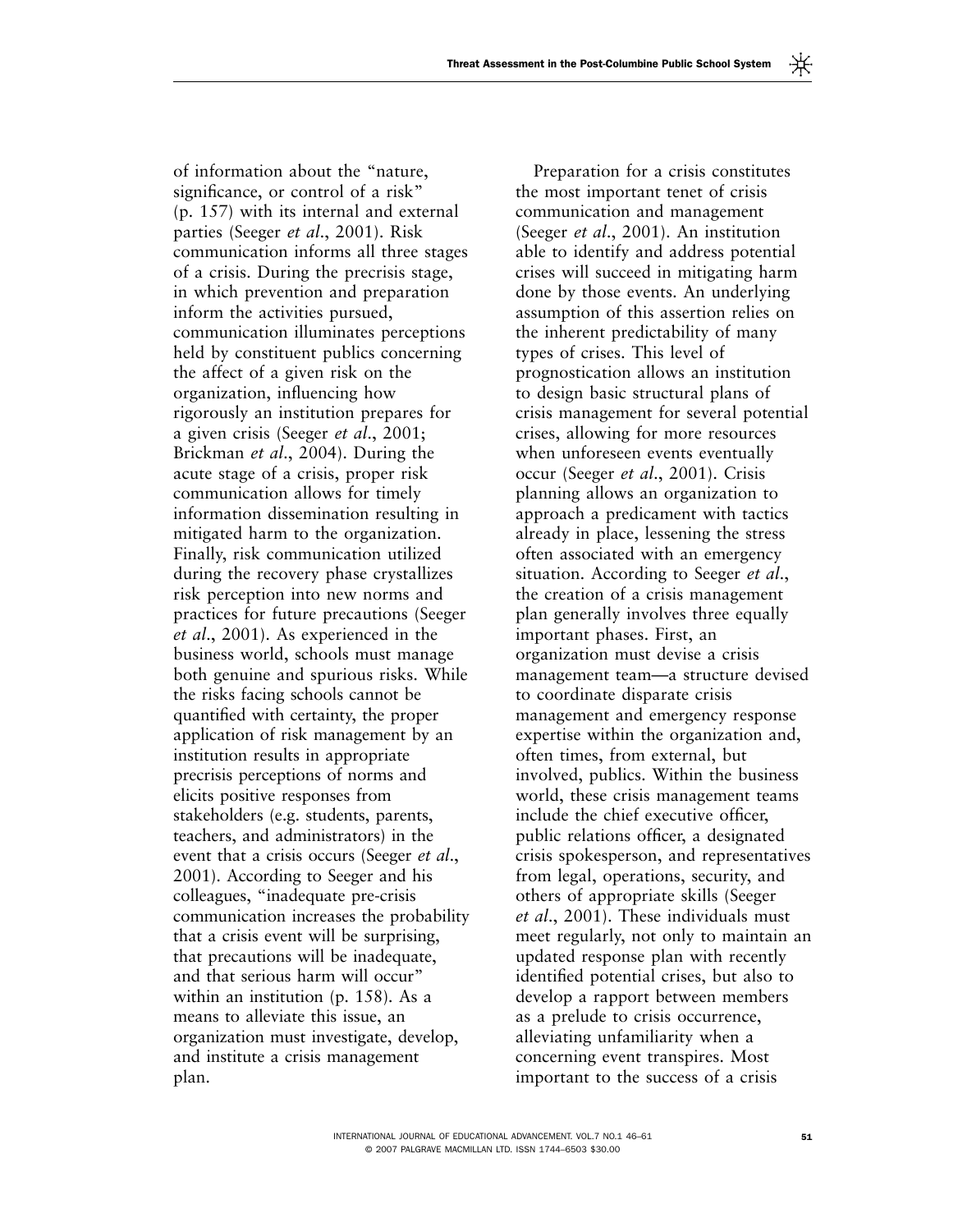management team, its members must utilize a team response when addressing any issues (Penrose, 2000). The more individual the response, the less likely success will follow. The preparation level of a crisis response team determines the ability of an organization to deal effectively with a crisis, allowing an institution to return to normal business practices more quickly (Seeger *et al.*, 2001).

The heart of crisis management planning involves the formulation of checklists, decision guides, procedures to mitigate harm to the institution, and prepackaged responses available for immediate release to the press and other external publics in the event of an emergency. Checklists and decision guides represent a popular precrisis tool that place scripted behaviors in an ordered format, allowing an individual to simply progress through predetermined guidelines when faced with a given event. This crisis plan component also often encompasses contact lists for important external constituents, including media outlets and district headquarters ( Seeger *et al*., 2001). When dealing with the media, it behooves an organization to have prepared responses available for immediate release in response to an unfolding event. These predetermined packets should include the history of the organization, the logistics of its product, the history of any preventive measures in place to prevent the occurring crisis, as well as pertinent safety records (Seeger *et al.*, 2001). The presence of these prepared documents decreases uncertainty and boosts the institution's ability to respond promptly to the needs of its various publics, including the media. The maintenance of crisis management

plans constitutes the final concern for emergency preparation and represents the most-often ignored aspect of crisis plan formation. While failure of an organization to withstand a crisis often transpires due to the sheer lack of an active crisis management plan, more often than not a deteriorated plan reflects the actual culprit of poor response. Often, businesses that progress and grow without facing emergencies neglect their crisis management plans, allowing these tools to slip into obsolescence. A deteriorated management plan may represent more of a limitation to an organization's ability to withstand a crisis than no plan at all as it symbolizes a false sense of security in the midst of an acute event. Effective public relations and crisis management rely on openness to new information, constant vigilance in the search for possible threats to organizational operation, multiple contingencies in response to these identified concerns, and the possession of a regularly updated, assessed, revised, and practiced crisis management plan (Seeger *et al.*, 2001). A useful tool in the development of such an updated crisis management plan, Burnett's  $(1998)$  "crisis classification matrix" allows an organization to systematically identify potential threats to its survival, a key for successful preemptive planning.

John Burnett (1998) discussed the importance of a strategic approach to managing crisis through the application of a brainstorming process characterized as a " vulnerability audit." During this identification stage, an organization employs a 16-cell matrix to identify and label possible crises in the environment (Penrose,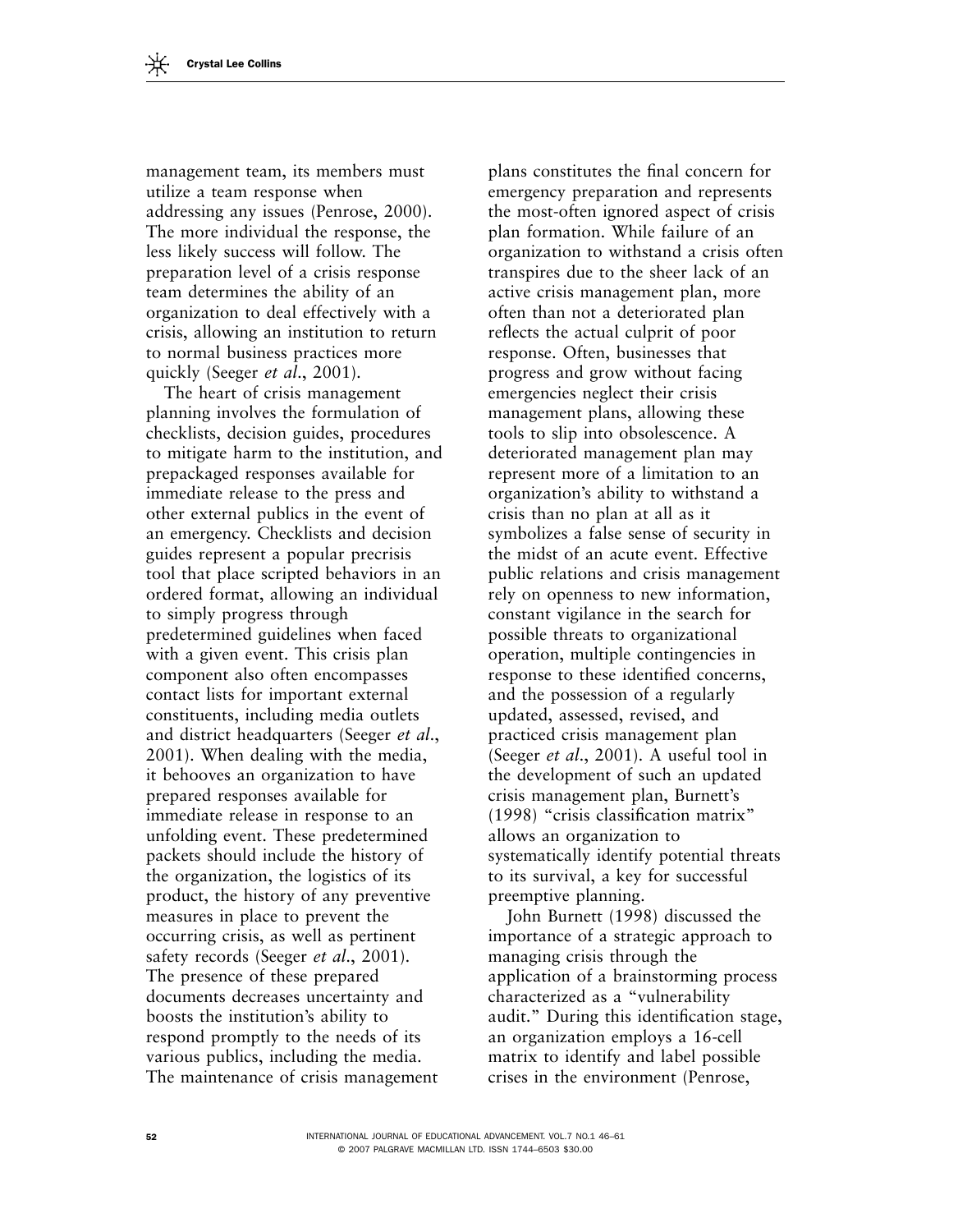2000). The four characteristics that differentiate a crisis from a routine strategic decision as defined by Burnett  $(1998)$  include threat-level (defined as high or low), response-options (presenting few or many), time pressure (intense or minimal amounts), and degree of control (with the organization possessing high or low amounts of control). The most challenging crises, labeled "level four" emergencies, present intense time pressure, a very low level of institutional control joined with a high threat-level and few available responseoptions (Burnett, 1998). Events which present challenges in two or three of the four characteristics also exemplify crises in need of attention. A problem placed in a "level one" or "level zero" cell (those which exhibit only one or none of the potential confounding characteristics, respectively) lack crisis status and, therefore, do not require a response (Burnett, 1998). The use of this classification system furnishes an organization with a strategic advantage in the battle to mitigate harmful crisis effects. When utilized as a brainstorming mechanism, this crisis classification system allows an organization to identify exhaustively possible crises in the environment, resulting in a more comprehensive crisis management plan (Penrose, 2000). Further, this "vulnerability audit" empowers an institution to gauge the likelihood that a crisis will occur and, in the event that the crisis comes to fruition, the possible severity of its impact (Burnett, 1998). The increased sensitivity of the organization to potential crises created by the implementation of this strategy strengthens its ability to confront potentially detrimental events when

they arise, concluding in an effective crisis response during the confrontation or acute stage.

Once an organization identifies potential crises lurking in the environment using the threat matrix as a guide, administrators must transition the focus of the crisis management plan to formulation of contingency strategies specifically designed for the multitude of possible events previously identified. This next stage, referred to by Burnett (1998) as the confrontation stage, equates to Seeger *et al's* (2001) acute stage and the response phase of the Department of Education's practical guide for schools and communities (Brickman *et al.*, 2004). An organization's ability to create effective contingency scenarios depends directly on the level of effort made in the threat matrix activity of the identification stage. At this stage, an administrator must follow strategic fundamentals, segmenting the population so as to identify the constituents who require the greatest attention (Burnett, 1998). For instance, a school dealing with an ongoing assault on campus must elevate the needs of those students affected by the assault above others for a finite amount of time. The minimization of harm to the institution and its relevant publics remain of utmost importance during this stage of a crisis. Similar to other models of crisis management, Burnett's reconfiguration stage presents the chosen strategy, guided by the desire to resolve the crisis as quickly as possible, and its constant re-evaluation as the final step in a proper plan process. Burnett asserts that this phase should be viewed as a learning opportunity, a chance for the organization to identify successes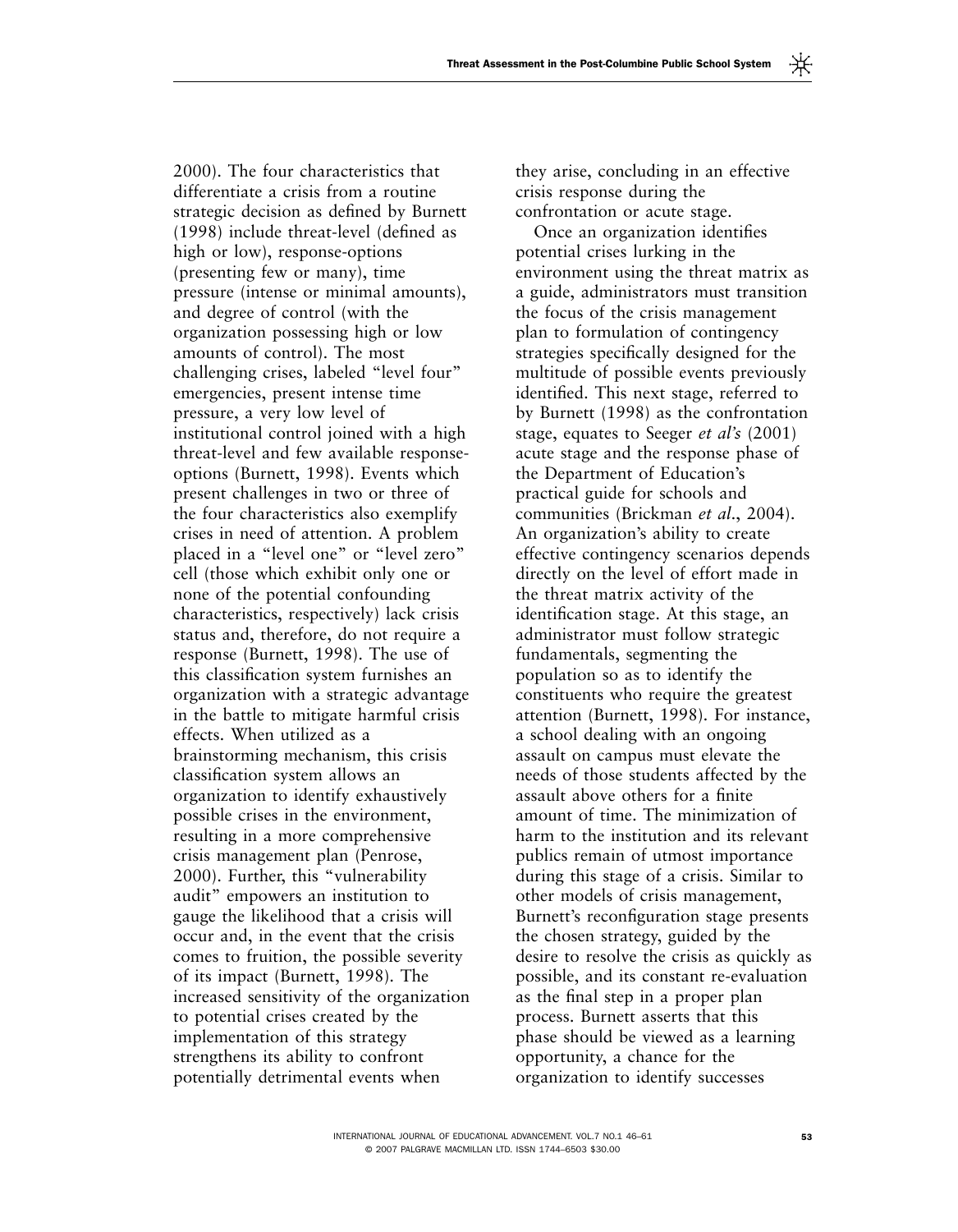and failures of the chosen strategy. This recovery/postmortem stage of crisis management requires an organization to relate internally, communicating to employees the ideal application of the plan for future incidences. This deed requires a flexible organizational culture and the effectiveness of the preventative depends on the support of all affected. The fulfillment of a plan often depends heavily on the perception of its success and sensitivity to the ability of the potential crisis to do irreparable damage to the institution.

This interesting affect of perception on crisis management interjects another crucial piece to the creation and success of an emergency preparedness plan. While most scholars agree that organizations that practice proactive crisis management succeed more often in the face of an emergency than those that rely on reactive posturing, the perception of internal and external publics of not only the preparedness of the institution but also the affect of the potential crisis, influences the capability of the organization to survive a damaging event (Penrose, 2000). Every institution has the ability to perceive a crisis as either an opportunity—a growthinducing occurrence, or a threat something to be feared and shunned. This perception informs the strategic placement of an organization in the process of crisis management planning, determining a mind-set and perhaps influencing its capacity to survive. In a quantitative investigation into the affect of perception on crisis management planning, Penrose (2000) discovered that viewing a crisis as an opportunity induces an institution to greater proactive crisis planning

efforts, an indication of success in the mitigation of harm to an organization. A crisis can afford an organization the opportunity to test their preparedness plan in a real-world context, recognizing and strengthening the areas that work and restructuring those that do not. Organizations that view crises as threats, however, limit their proactive actions, including environment scanning and crisis plan implementation, thus empowering perception to control an institution's willingness to engage in preemptive emergency preparedness activities (Penrose, 2000).

The intangible effects of perception add another dimension to crisis management activities. As Penrose  $(2000)$  deftly discusses, the assumption that the mere presence of a " solid crisis plan" guarantees success in the face of an emergency represents an ersatz belief. As an example, Penrose bemoans the tragic missteps at the National Aeronautics and Space Administration (NASA) in the moments, days, and weeks following the Challenger explosion on January 28, 1986. Although NASA maintained a detailed crisis management plan, including innumerable checklists, guidelines, and contingency procedures to institute in case of emergency events, one factor remained unaccounted for-the organization's corporate culture. An organization must recognize the affect its corporate culture places on the success or failure of its emergency preparation (Penrose, 2000). According to Penrose, "a crisis management plan is... of limited use if it does not coincide with an organization's philosophies, values, attitudes, assumptions, and norms " (p. 160). Therefore, an organization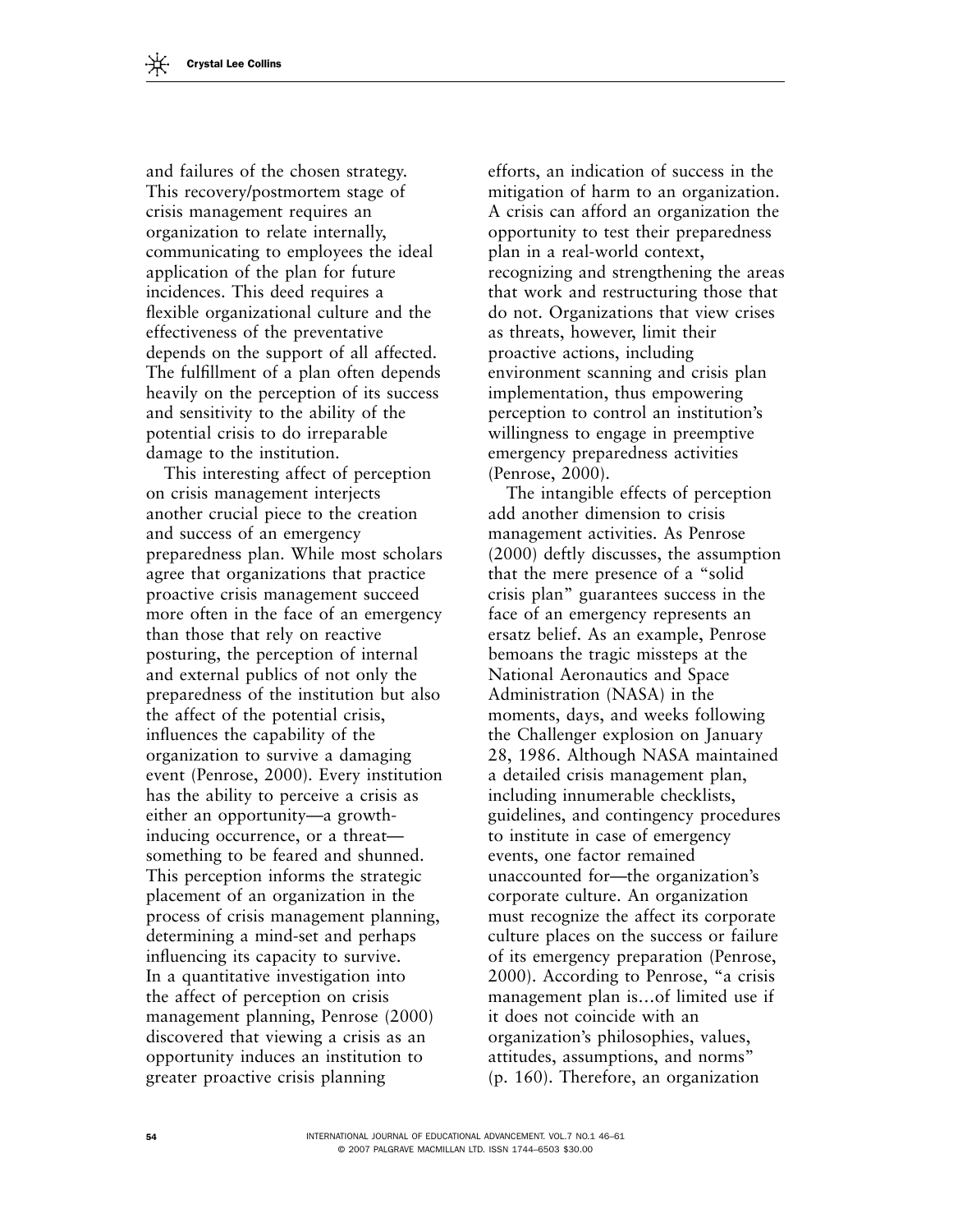attempting to update or create its crisis management plan must venture beyond the fundamental methods of emergency preparedness discussed in the crisis management literature, which include plans, teams, and communication guidelines, and account for the affect of its unique organizational culture on appropriate methods for success in the face of a possible threat. As part of organizational culture, the level of decentralization also affects the type and success of a crisis management plan. The greater the autonomy available to lower levels of the organization, the more responsive the organization will be when a crisis occurs (Penrose, 2000). This fact applies not only to media relations but also to the physical initiation of a plan during an emergency situation, including an act of gun violence on a school's campus.

The tragedy perpetrated at Columbine High School in Littleton, Colorado, in 1999 forced federal and state agencies, local school districts, and individual institutions to review closely the plans available for prevention of and reaction to gun violence on campus. The Department of Education enlisted the assistance of the Secret Service and the Department of Justice to create practical guidelines for institutions to follow in the event of a "Columbine-like" situation. In 2003, these agencies, in conjunction with one another, released the model document "Practical Information on Crisis Planning: A Guide for Schools and Communities" (Brickman et al., 2004). This document presented safety planning in four stages: prevention and mitigation, preparedness, response, and recovery. In the prevention and mitigation stage, analogous to Seeger

*et al's* (2001) "pre-crisis" phase, institutions must make safety assessments of their individual buildings and campuses ( Brickman *et al.*, 2004). These safety assessments include the coordination of the crisis plan with local law enforcement and parents, as well as an investigation into policies for all potential visitors to a campus—including inane deliveries. At this point, institutions participate in internal environment scanning, identifying potential threats permissible due to the campus's structure. During the preparedness stage, another aspect of the precrisis phase, administrators address communication needs for the campus. Officials develop a chain of command to follow in the event of an emergency. Within this discussion of crisis communication, individuals outside the principal (a school's chief executive officer) attain appointment as second and third in command so as to alleviate confusion and stress during a crisis situation if the principal becomes incapacitated or unavailable (Brickman *et al.*, 2004). The Department of Education also suggests naming a liaison for media and parental inquiries, empowering only these individuals to speak on issues associated with the crisis. Here, administrators set the parameters of their crisis communication plan and establish the members of their crisis management teams, both fundamental steps identified by Seeger *et al.* (2001).

The response stage, as defined by the Department of Education, encompasses development of a response plan to include establishment of a command center, the drafting of a plan with specific directions and checklists, and the dissemination of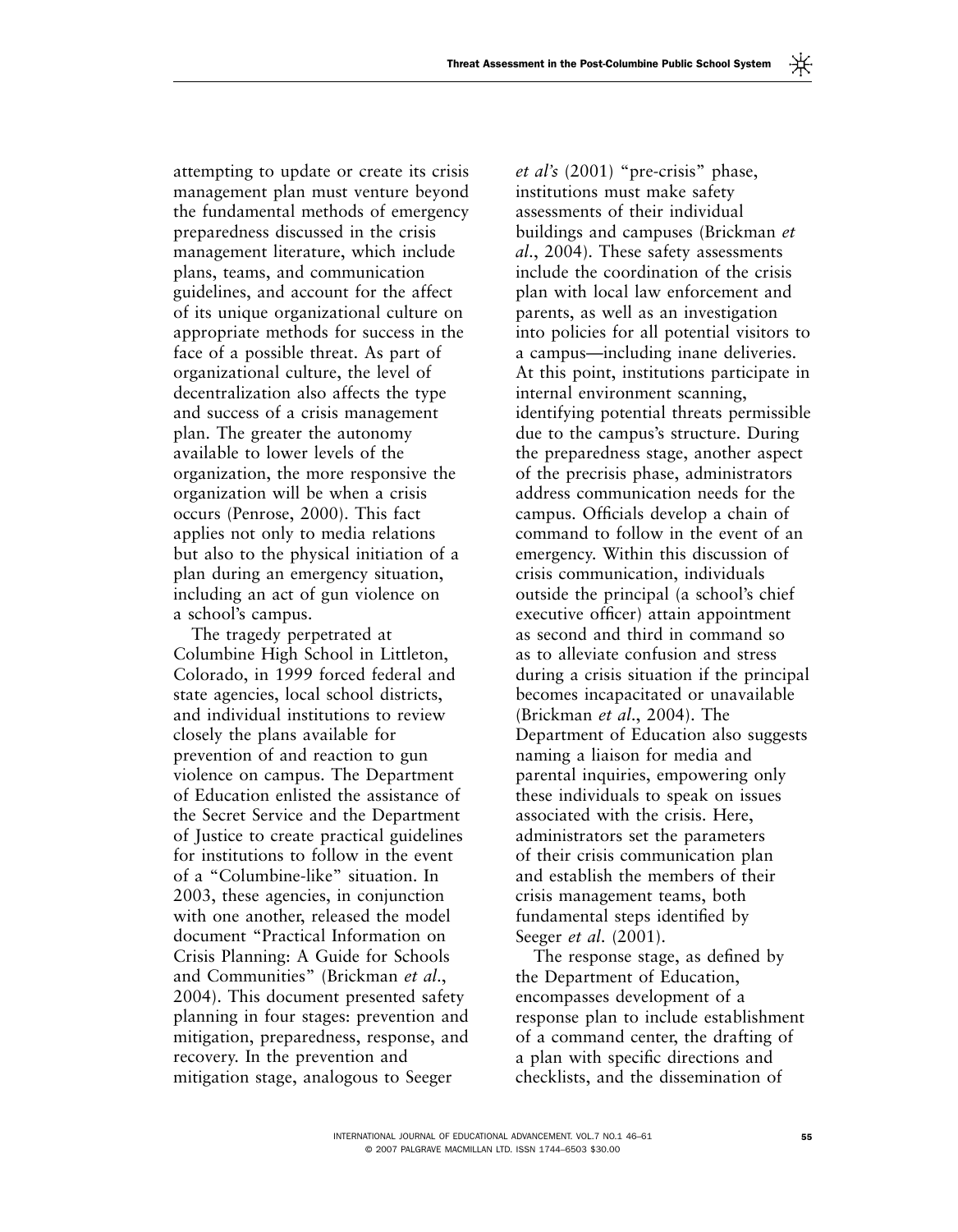this plan to the appropriate people ( Brickman *et al*., 2004 ). Here, administrators participate in the minute logistics involved in different crises situations, including mapping evacuation routes, identifying meeting sites for faculty and students within reasonable proximity to campus, and establishing a perimeter to keep media and parents away until law enforcement secures the area ( Brickman *et al*., 2004 ). The idea of autonomy discussed by Penrose (2000) figures prominently in this acute phase of crisis response. Rather than requiring teachers to receive instructions from the principal or another administrator once they identify an emergency situation, the decentralization of procedures allows for quick response in the face of imminent peril. Finally, institutions must move into the recovery phase as quickly as possible after a crisis event. Administrators must plan for the aftermath, or postmortem, of a crisis, in which schools return to teaching and learning as soon as possible — a direct reflection of Seeger *et al*.'s  $(2001)$  suggestion to return to business as usual with haste. Lastly, school districts must contract mental health services beforehand for their various publics, including those directly (e.g. students, teachers, first responders) and indirectly (e.g. parents, other family members) involved in the crisis ( Brickman *et al*., 2004 ). While the practical guide offered by the Department of Education lacks specific recommendations for prevention of gun violence on campus, recent research into threat assessment literature performed by the University of Virginia addresses these shortcomings.

Two months after the Columbine incident, the Federal Bureau of Investigation's National Center for Analysis of Violent Crime sponsored a national conference addressing the rash of shootings perpetrated on school campuses over the preceding decade (Cornell and Williams, 2006). The results of this conference offered school systems an outline for dealing with potential violence on campus, including the identification of common factors among assailants in the 37 different instances investigated and possible solutions for campuses to address future emergencies. While many expected the FBI to continue the promotion of student profiling, the base for previous interventions in established crisis management plans, the agency instead supported the practice of "threat assessment," a more intimate form of potential assailant identification (Brickman *et al.*, 2004; Cornell and Williams, 2006). The crux of the "threat" assessment" technique relies on communication between teachers and students in order to create an environment where threats of violence are reported, investigated, addressed, and the contributing factors underlying them receive attention. According to researchers at the University of Virginia, this type of crisis management plan remains largely untried by school administrators and uninvestigated by policy researchers (Cornell and Williams, 2006). The influence of previous public relations and crisis management literature permeates the final threat assessment technique, which represents a proper alternative for school districts desiring to update their current gun violence prevention crisis management plans.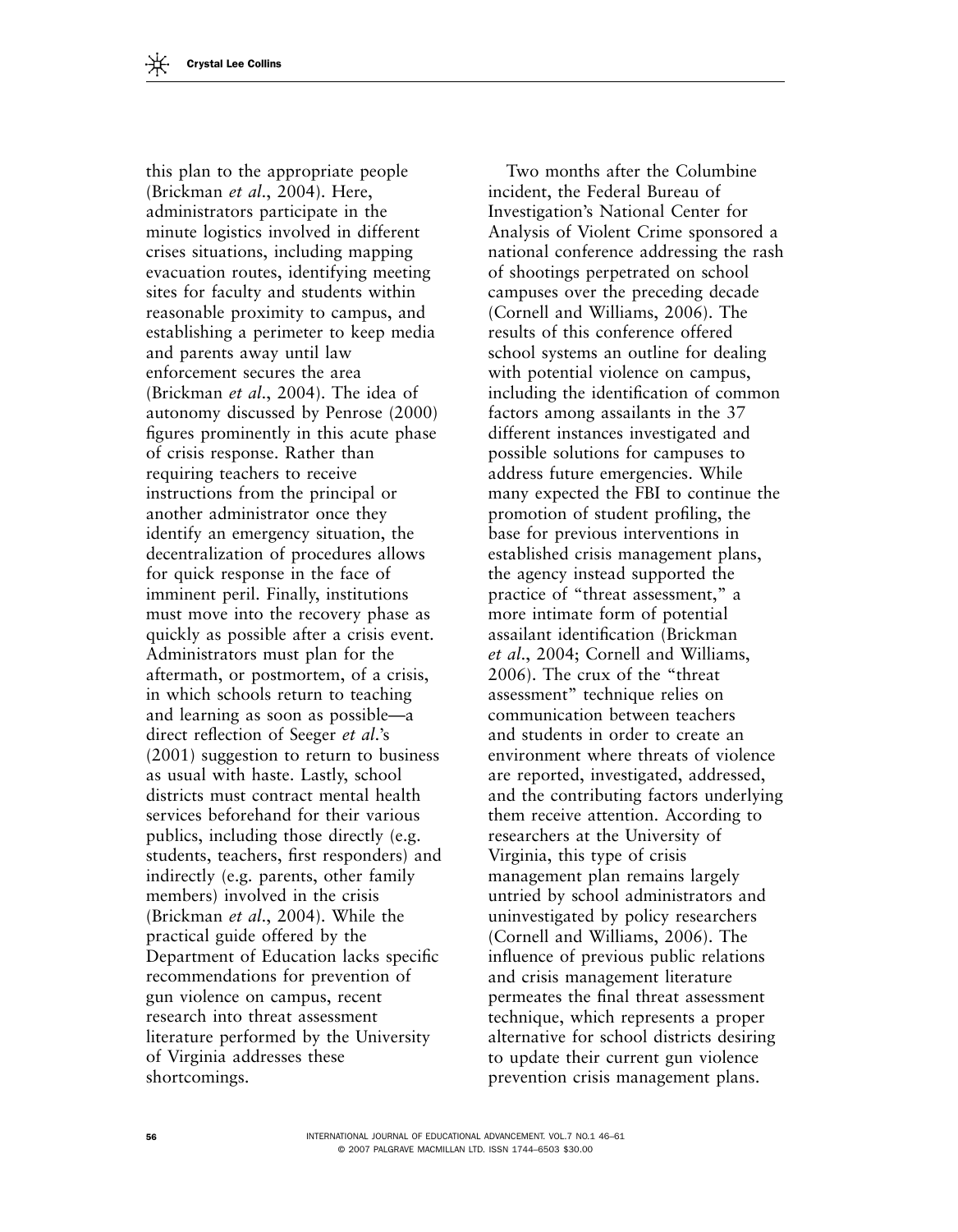The Federal Bureau of Investigation excels at profiling potential terrorists and yet, in response to the catastrophe perpetrated at Columbine High School, the FBI asserted the fallibility of instituting this method of detection in the nation's school system. While the agency identified common characteristics among assailants including being victims of bullying bordering on harassment, symptoms of depression often coupled with thoughts of suicide, and an unhealthy fascination with violent media (e.g. video games, movies), it also asserted that too many students enrolled in America's school system fit this profile, thus inadvertently creating a phenomenon known as " overprofiling" (Brickman *et al.*, 2004; Cornell and Williams, 2006). A school relying on profiling might generate an unmanageable list of possible threats, and when overwhelmed by these numbers, might unfortunately choose to do nothing. Identified as the most promising discovery, the FBI also determined that students who perpetrate violence almost always communicate these threats to an outside party before following through, either in the form of complaining to friends or occasionally directly addressing the object of their threat (Brickman et al., 2004; Cornell and Williams, 2006). In fact, investigators found that many potential violent acts were thwarted by administrators who utilized appropriate investigative techniques in response to credible threats before follow through by a student occurred (Cornell and Williams, 2006). In light of these two characteristics (the likelihood of over-profiling and prethreat communication), investigators

suggested that institutions focus their precrisis efforts on the identification and investigation of students who pose a threat—those who "engage in behaviors that indicate intent, planning, or preparation for an attack"  $(p. 12)$  rather than those who might look a certain way (Department of Justice, 2002). This underlying principle of focusing not on what a student verbalizes but on the intention behind such threats informs the actions of the threat assessment team and the formulation of the threat assessment plan.

Among suggestions for creation of the threat assessment team, the Federal Bureau of Investigation recommends the utilization of an internal group, admonishing institutions from outsourcing or centralizing these imperative positions (Cornell and Williams, 2006). A decentralized team allows for quick response to events on campus and also exploits the inherent personal nature of team members knowing each other and the possible perpetrators. This component of crisis management recommended by the FBI and endorsed by several other federal agencies exploits several underlying characteristics of crisis preparedness models previously discussed. Not only does it extol the importance of communication (among members of the team as well as between team members and students) to prevent crises, this characteristic of the threat assessment team allows for effective environmental scanning by those directly involved in prevention and exploits the inherent features of a school's organizational culture. As presented by Penrose (2000), an organization's culture contributes to the success or failure of its crisis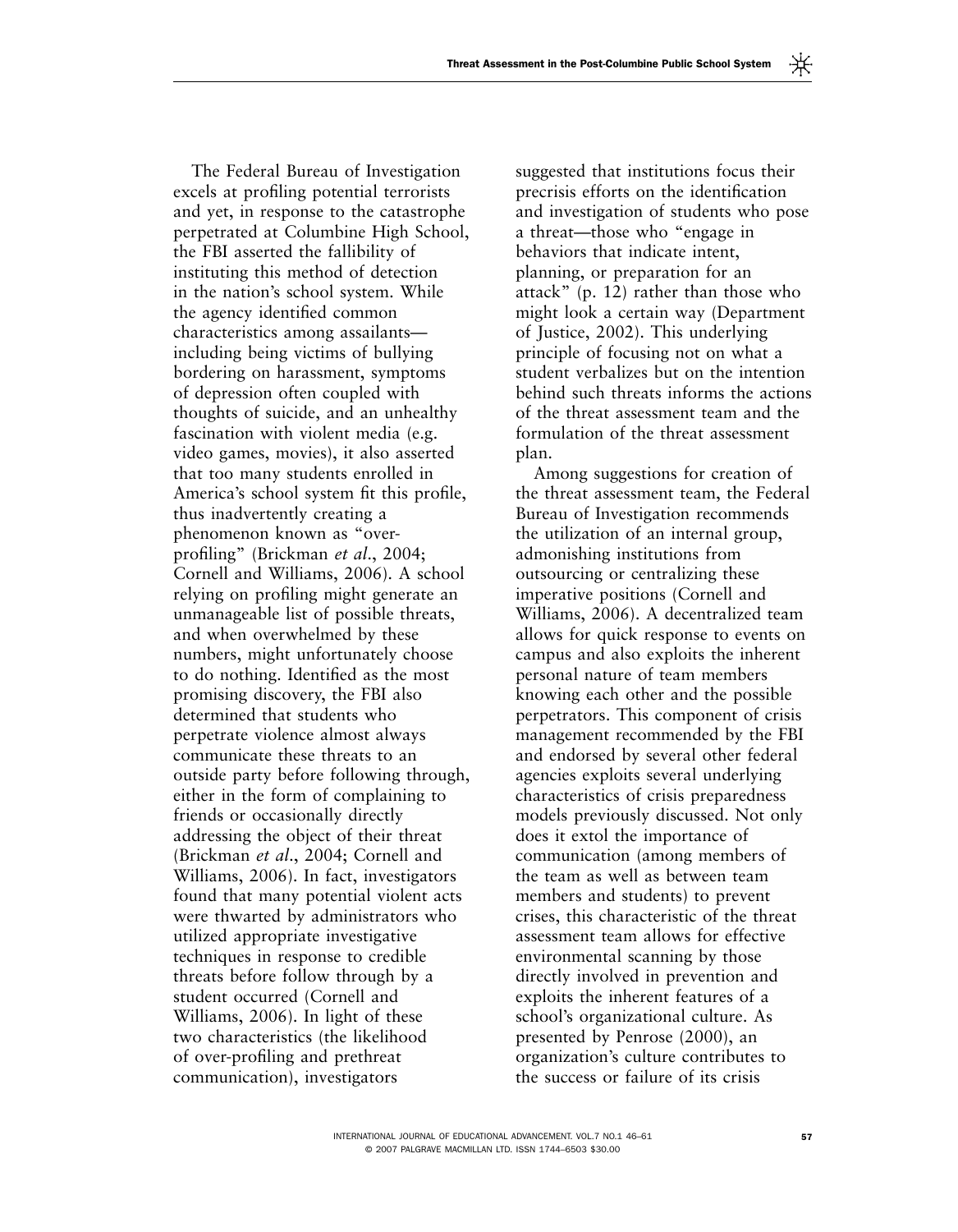management plan and, by proxy, team. An internal threat assessment team recognizes and understands the institution's culture, exploiting its familial nature to the advantage of identifying students of possible concern. Members possess a more nuanced understanding of the school and its issues (Cornell and Williams, 2006). The public school system in America promotes and relies on a culture of caring and understanding among students and teachers. The threat assessment technique recognizes this value and employs it to identify potential concerns before they transpire. Finally, an internalized threat assessment team allows for continual reassessment of the school's preparedness, instrumental to success during the recovery or postmortem phase of crisis planning ( Seeger *et al*., 2001; Brickman et al., 2004; Cornell and Williams, 2006).

In the business world, the chief executive officer controls the crisis management team, including various members who possess expertise in given areas ( Seeger *et al*., 2001 ). The same components comprise the threat assessment teams endorsed by the FBI for schools. The principal or assistant principal represents the equivalent of the CEO, acting as the main disciplinarian on campus, and thus exemplifies an excellent referral point for threat assessment (Cornell and Williams, 2006). In place of a lawyer, school threat assessment teams should include the school resource officer  $(SRO)$ , a specialized police officer trained to work in a school setting. The FBI and Secret Service both recommend the inclusion of the SRO or, in the event an institution lacks an assigned SRO, a local law enforcement substitution due to their unique skills in preventive and acute crisis matters (Cornell and Williams, 2006). The next set of members encompasses the various mental health specialists available to school administrators. These individuals, including psychologists, counselors, and social workers, may address intent of threats made by students, playing an instrumental role in the prevention of violent events (Cornell and Williams, 2006). While the FBI excludes teachers from participation in the threat assessment team so as not to interfere with their primary role as instructors, one could argue for their inclusion. When students do communicate their plans to others, teachers represent the second mostly likely recipient of that information after peers (Department of Justice, 2002 ). Faculty members, therefore, possess vital information necessary for the success of the threat assessment team. The proper creation and maintenance of a threat assessment team, in conjunction with an updated crisis management plan based on sound threat assessment techniques, affords an institution the best opportunity to succeed at mitigating on-campus gun violence.

Unfortunately, the battle continues for administrators and school districts across the country. While 33 states currently require their schools to possess a working crisis management plan, gaps persist within the current standards. Although school gun violence waned following the post-Columbine provisions instituted in America's schools—including student-based educational directives addressing violence prevention, anger management, reporting techniques, and crisis resolution — administrators now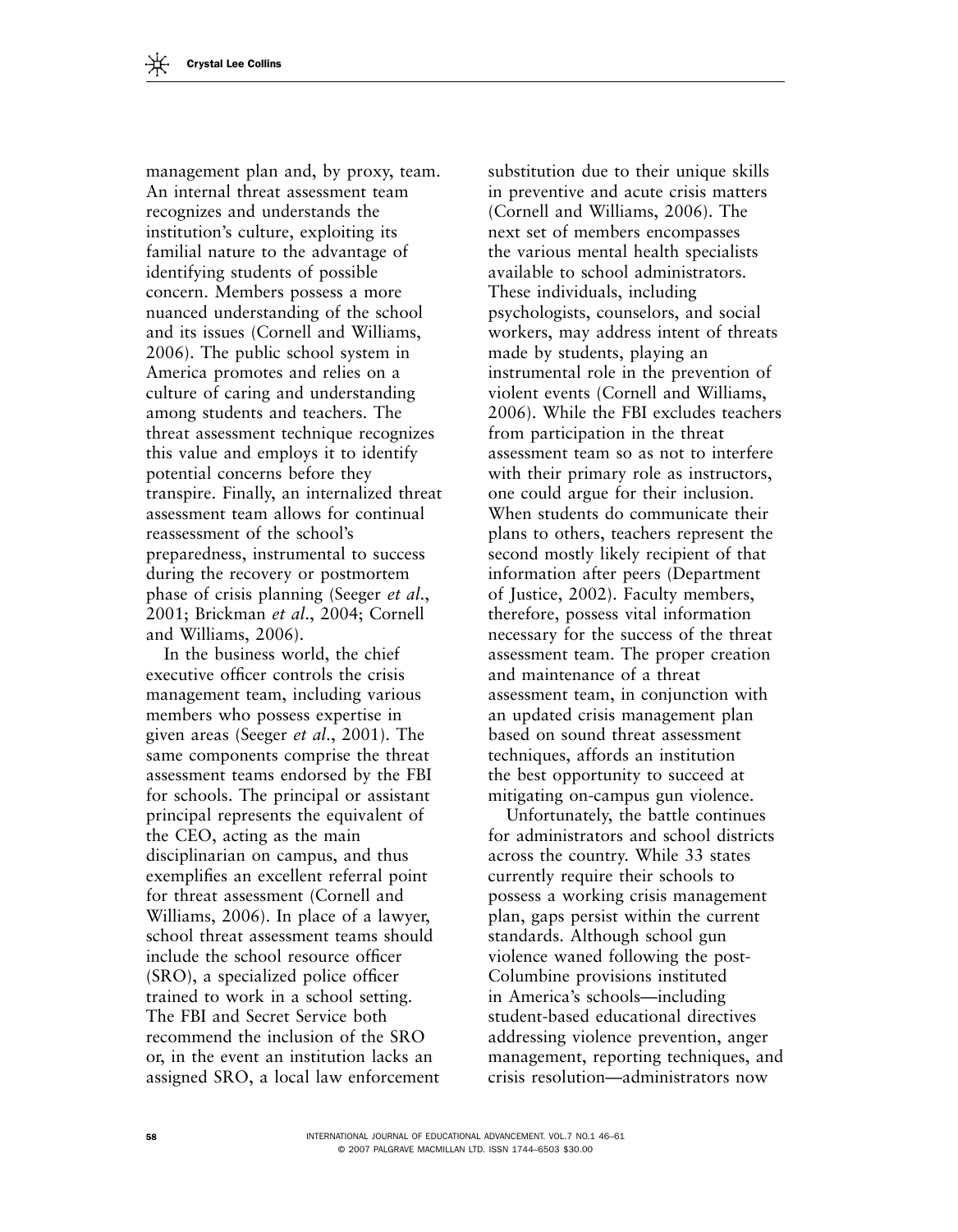face a previously unrealized challenge. One recent crisis situation, in an area not far from the horrors that occurred at Columbine more than seven years ago, illuminates the need for review of institutional crisis management plans. In Bailey, Colorado—a community located about 40 miles southwest of Denver, Duane Morrison—a 54-yearold man with no apparent connection to rural Platte Canyon High School entered campus during a class change on September 27th, walked purposefully to a second floor classroom, and took six young girls hostage for more than four hours (Maxwell, October 4, 2006). The ability of the local law enforcement to follow procedures previously outlined in an established crisis management plan resulted in the successful evacuation of all but one student, Emily Keyes, who died of a gun shot wound to the back as she tried to flee Morrison during the SWAT team's rush of the classroom ( Woodward, October 1, 2006). The strategy established and followed during this emergency resulted from changes to the crisis management plan instituted after the incident at Columbine High School, a mere 30 miles from Platte Canyon (Maxwell, October 4, 2006). The execution of the response stage of the crisis management plan proceeded as intended, but the incident itself may have occurred due to a lapse in the prevention and mitigation phases of the preparedness plan.

Kenneth Trump, a school safety consultant and author of several books on school crisis management plans, praised Park County for adopting such effective post-Columbine response procedures (Maxwell, October 4, 2006). Rather than waiting to enter

the school—the previous law enforcement procedure often criticized as the key that allowed Klebold and Harris to inflict such a high death toll at Columbine—the Park County SWAT team invaded the building immediately in an attempt to isolate and neutralize Mr. Morrison as quickly as possible (Omoike, 2000; Maxwell, October 4, 2006). Once stationed outside the classroom, police officers worked tirelessly with Morrison, attempting to reach a peaceful conclusion to the hostage situation until he refused to negotiate any further, at which time Sheriff Fred Wegener gave the order to take him out (Woodward, October 10, 2006). Investigators discerned from video surveillance that Morrison visited Platte Canyon High School no less than three times that morning, waiting in his car for over an hour before finally entering the school at around eleven in the morning (Boniface, October 11, 2006). Students reported that Morrison blended right in between classes, with many students claiming they thought he was a parent (Harrison, October 11, 2006). The ease with which Morrison accessed Platte Canyon presents a shortcoming in the district's current threat assessment and prevention plan.

Maury Nation, an assistant professor of human and organizational development at Vanderbilt University, identified this recent shooting at Platte Canyon High School as a departure from previous school violence (Krishnamoorthi, October 5, 2006). Nation stated, "I think we're looking at a new class of violence at school. It's hard to make a connection between what happened at Columbine and what's happening now because they are so different. "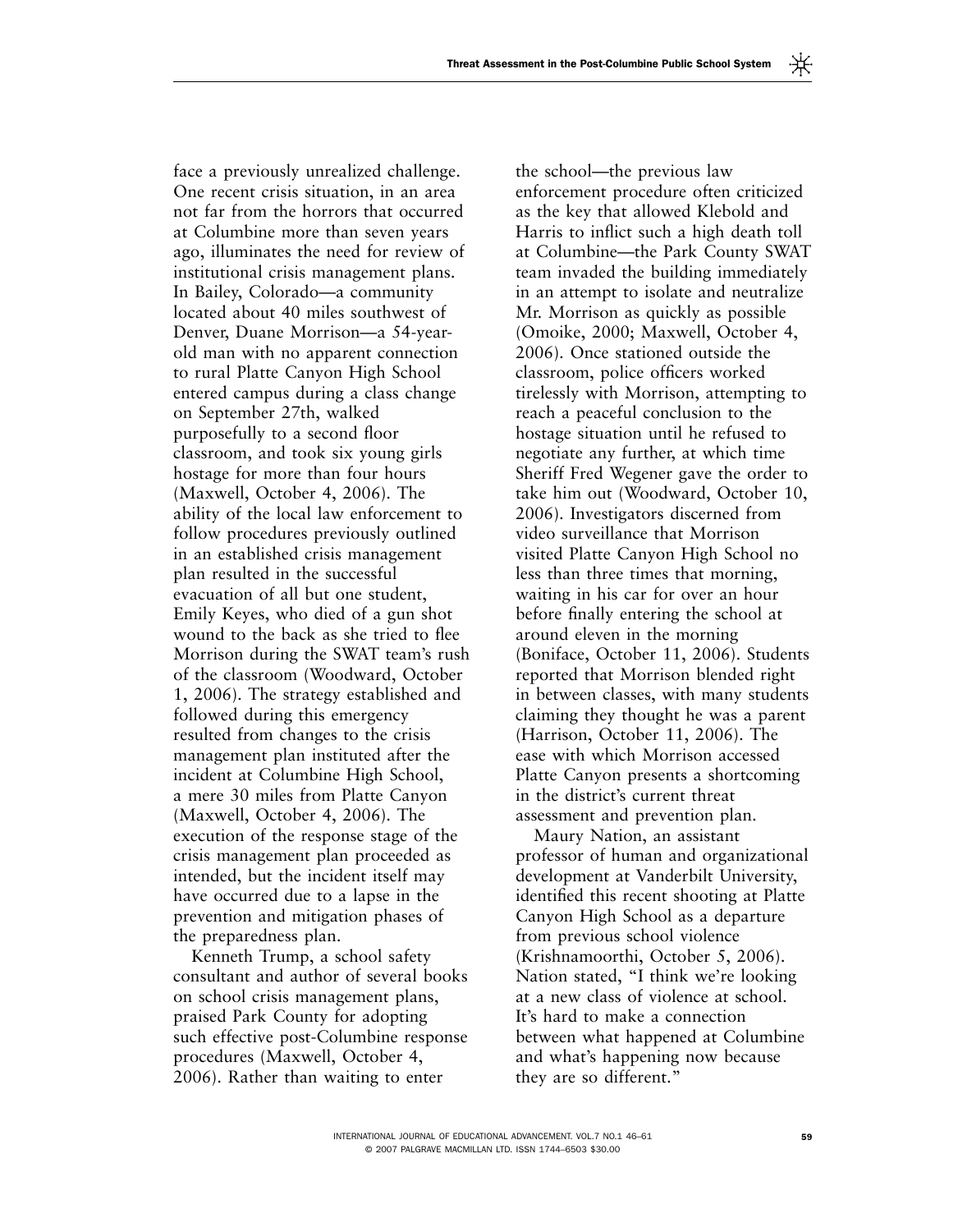( Krishnamoorthi, October 5, 2006 ). As asserted by Nation, Platte Canyon represents a new threat to schools, a threat that must be placed within working crisis management plans. Having learned from the mistake of waiting after Jonesboro and Paducah in the early 1990s, officials in Bailey have already begun the process of reviewing their crisis management plans (Cardona, October 3, 2006). Following the recommendations of the FBI's threat assessment procedure, Superintendent Jim Walpole stated that staff, parents, community members, and law enforcement agencies would be integrally involved in the review of the safety and crisis plans " to determine if more can be done to keep their campuses safe" (Cardona, October 3, 2006). While safety plans before the shooting underwent monthly and quarterly reviews by both school administrators and law enforcement, measures to prevent a hostage crisis committed by an outside assailant had not been addressed (Cardona, October 3, 2006). New security measures instituted immediately after the attack — including more frequent patrols through parking lots and the creation of a single entrance into the school manned by a police officer—represent the administration's understanding that, though this event may be called random, an institution can ill afford to not prepare for every possible threat, as suggested and facilitated by Burnett's threat matrix (Burnett, 1998; Harrison, October 11, 2006). The response of Platte Canyon High School to this new danger reflects similar measures taken by institutions after the devastation of Columbine. Hopefully, other schools will follow suit so as to

prevent the loss of one more life due to this newly identified threat.

In the wake of student-committed gun violence during the 1990s, school administrators and federal agencies began a reflective investigation into mistakes made in prevention of crises across the nation. Steeped heavily in the public relations research of crisis communication and management planning, institutions began to implement emergency preparedness plans focused on proactive involvement in students' lives, identifying threat assessment rather than profiling as the main tool in this war on school shootings. The document released by the Department of Education, in conjunction with the United States Secret Service and the Department of Justice, in 2003, drew its background information from previous research in the business world. Recognizing the importance of environmental scanning, crisis communication as a means to mitigate harm, and the best composition of a crisis management team to alleviate stress, the work of Seeger *et al.* (2001) greatly influenced the suggested guidelines. Further, Burnett's (1998) " vulnerability audit" informs the FBI's suggested brainstorming session during the preparation phase in which school officials identify as many threats as possible. Finally, Penrose's (2000) claim as to the influence of perception on crisis management colors much of current preparedness initiatives in schools across the country. Crisis management plans exploit the caring orientation of the culture fostered at public schools, empowering and imploring teachers to stay involved with and connected to their students' lives. The alignment of crisis